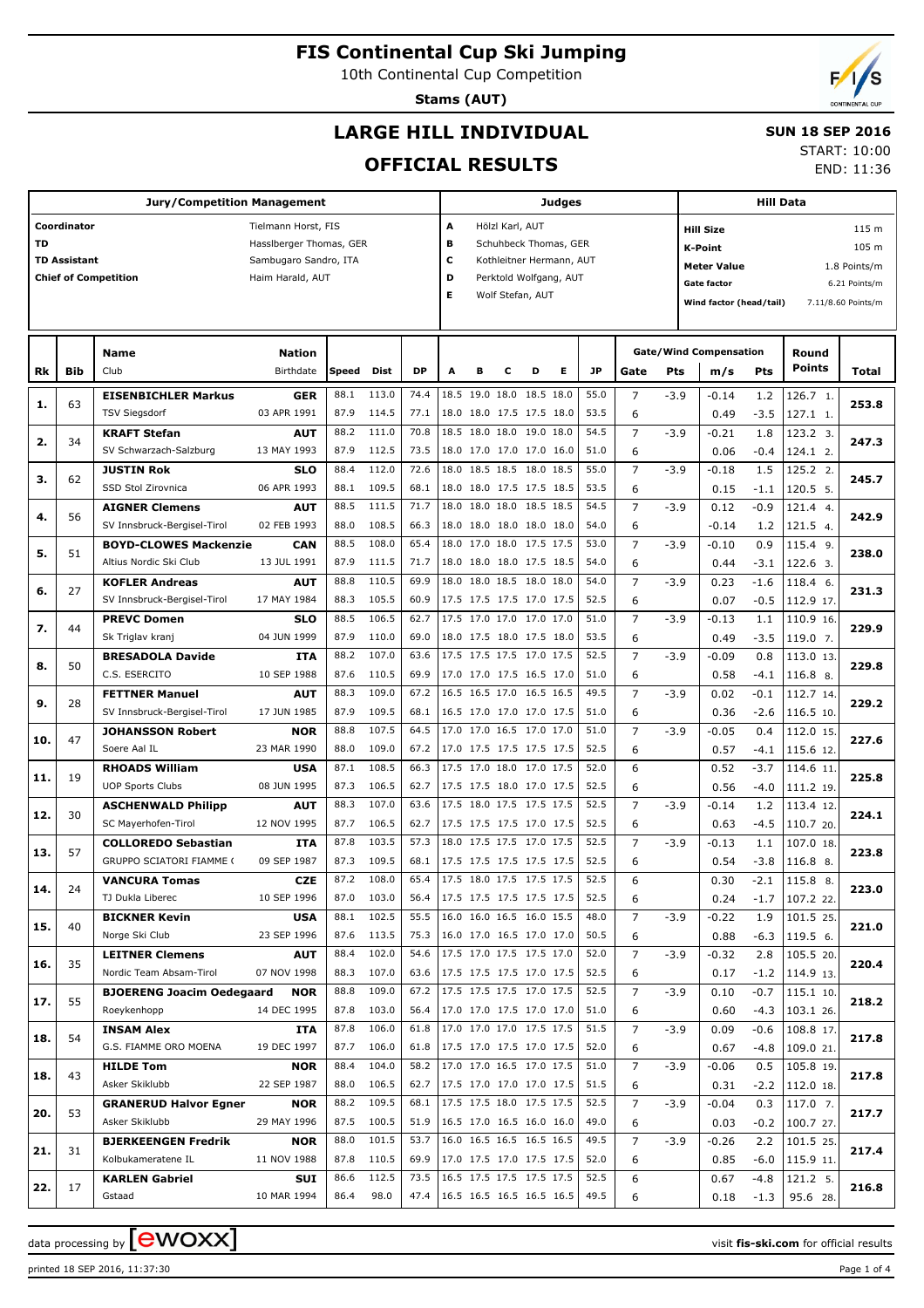10th Continental Cup Competition

**Stams (AUT)**



END: 11:36

## **LARGE HILL INDIVIDUAL**

#### **SUN 18 SEP 2016** START: 10:00

## **OFFICIAL RESULTS**

|     |             | <b>Name</b>                 | <b>Nation</b> |       |             |           |      |   |                          |   |   |           |                |        | <b>Gate/Wind Compensation</b> |            | Round         |       |
|-----|-------------|-----------------------------|---------------|-------|-------------|-----------|------|---|--------------------------|---|---|-----------|----------------|--------|-------------------------------|------------|---------------|-------|
| Rk  | <b>Bib</b>  | Club                        | Birthdate     | Speed | <b>Dist</b> | <b>DP</b> | A    | в | с                        | D | Е | <b>JP</b> | Gate           | Pts    | m/s                           | <b>Pts</b> | <b>Points</b> | Total |
|     | 38          | <b>SCHMID Constantin</b>    | <b>GER</b>    | 87.5  | 100.5       | 51.9      | 17.0 |   | 17.0 17.0 17.0 17.0      |   |   | 51.0      | $\overline{7}$ | $-3.9$ | $-0.33$                       | 2.8        | 101.8 24.     |       |
| 23. |             | Wsy Oberaudorf              | 27 NOV 1999   | 87.5  | 109.0       | 67.2      |      |   | 17.5 18.0 18.0 17.5 18.0 |   |   | 53.5      | 6              |        | 0.87                          | $-6.2$     | 114.5 14.     | 216.3 |
| 24. | 42          | <b>POLASEK Viktor</b>       | <b>CZE</b>    | 88.1  | 101.0       | 52.8      |      |   | 17.5 16.5 17.0 16.5 16.5 |   |   | 50.0      | $\overline{7}$ | $-3.9$ | $-0.26$                       | 2.2        | 101.1 28.     | 214.3 |
|     |             | Sk Nove mesto na morave     | 18 JUL 1997   | 87.8  | 108.0       | 65.4      |      |   | 18.0 17.5 18.0 17.5 17.0 |   |   | 53.0      | 6              |        | 0.73                          | $-5.2$     | 113.2 16.     |       |
| 25. | 49          | <b>HAMANN Martin</b>        | <b>GER</b>    | 88.0  | 100.0       | 51.0      |      |   | 17.5 17.0 17.5 17.0 17.5 |   |   | 52.0      | $\overline{7}$ | $-3.9$ | $-0.07$                       | 0.6        | 99.7 30.      | 213.0 |
|     |             | SG Nickelhuette Aue         | 10 APR 1997   | 87.7  | 108.0       | 65.4      |      |   | 17.0 17.5 18.0 18.0 17.5 |   |   | 53.0      | 6              |        | 0.72                          | $-5.1$     | 113.3 15.     |       |
| 26. | 22          | <b>WOHLGENANNT Ulrich</b>   | <b>AUT</b>    | 87.8  | 102.0       | 54.6      |      |   | 17.5 17.0 17.5 17.0 17.0 |   |   | 51.5      | 6              |        | 0.40                          | $-2.8$     | 103.3 21.     | 209.3 |
|     |             | SK Kehlegg-Vorarlberg       | 01 AUG 1994   | 87.8  | 102.5       | 55.5      |      |   | 17.0 17.5 17.5 17.0 17.5 |   |   | 52.0      | 6              |        | 0.21                          | $-1.5$     | 106.0 23.     |       |
| 27. | 23          | <b>TOLLINGER Elias</b>      | <b>AUT</b>    | 88.2  | 101.5       | 53.7      |      |   | 17.5 17.5 17.5 17.5 18.0 |   |   | 52.5      | 6              |        | 0.50                          | $-3.6$     | 102.6 22.     | 207.5 |
|     |             | SV Innsbruck-Bergisel-Tirol | 25 MAR 1995   | 88.2  | 102.5       | 55.5      |      |   | 17.5 17.5 17.5 17.0 17.5 |   |   | 52.5      | 6              |        | 0.44                          | $-3.1$     | 104.9 24.     |       |
| 28. | $\mathsf q$ | <b>STEKALA Andrzei</b>      | <b>POL</b>    | 87.6  | 101.0       | 52.8      |      |   | 16.0 16.5 17.0 17.0 16.5 |   |   | 50.0      | 6              |        | 0.23                          | $-1.6$     | 101.2 27.     | 205.2 |
|     |             | Azs Zakopane                | 30 JUN 1995   | 87.8  | 104.0       | 58.2      |      |   | 17.0 17.0 17.5 17.0 17.0 |   |   | 51.0      | 6              |        | 0.73                          | $-5.2$     | 104.0 25.     |       |
| 29. | 37          | <b>KANTYKA Przemyslaw</b>   | <b>POL</b>    | 88.5  | 100.0       | 51.0      |      |   | 17.5 17.0 17.5 17.0 17.0 |   |   | 51.5      | $\overline{7}$ | $-3.9$ | $-0.22$                       | 1.9        | 100.5 29.     | 190.0 |
|     |             | Lks Klimczok bystra         | 15 DEC 1996   | 87.9  | 97.5        | 46.5      |      |   | 16.5 16.5 16.5 16.5 16.0 |   |   | 49.5      | 6              |        | 0.92                          | $-6.5$     | 89.5<br>29.   |       |
| 30. | 11          | <b>SCHULER Andreas</b>      | <b>SUI</b>    | 87.7  | 102.5       | 55.5      |      |   | 17.0 16.5 17.0 16.5 16.5 |   |   | 50.0      | 6              |        | 0.49                          | $-3.5$     | 102.0 23.     | 189.1 |
|     |             | Einsiedeln                  | 30 DEC 1995   | 87.2  | 97.0        | 45.6      |      |   | 17.0 16.0 15.5 16.0 16.0 |   |   | 48.0      | 6              |        | 0.91                          | $-6.5$     | 87.1 30.      |       |

|     |              | Not qualified for final round                        |                           |      |       |      |                          |  |      |                |        |         |        |      |
|-----|--------------|------------------------------------------------------|---------------------------|------|-------|------|--------------------------|--|------|----------------|--------|---------|--------|------|
| 31. | 32           | <b>HOFER Thomas</b><br>SV Innsbruck-Bergisel-Tirol   | <b>AUT</b><br>28 JAN 1996 | 88.2 | 98.5  | 48.3 | 17.5 17.5 17.0 17.0 16.5 |  | 51.5 | $\overline{7}$ | $-3.9$ | $-0.38$ | 3.3    | 99.2 |
| 32. | 46           | <b>ZUPANCIC Miran</b><br>SK Zagorje                  | <b>SLO</b><br>11 NOV 1989 | 87.5 | 99.5  | 50.1 | 16.5 17.5 17.0 16.5 17.5 |  | 51.0 | $\overline{7}$ | $-3.9$ | $-0.20$ | 1.7    | 98.9 |
| 33. | 2            | <b>SCHWANN Mika</b><br>KSG Klagenfurt-Kaernten       | <b>AUT</b><br>30 JUL 1999 | 87.4 | 98.0  | 47.4 | 17.0 17.0 17.0 17.0 16.5 |  | 51.0 | 6              |        | 0.01    | $-0.1$ | 98.3 |
| 34. | 60           | ZIOBRO Jan<br>WKS Zakopane                           | <b>POL</b><br>24 JUN 1991 | 88.0 | 100.5 | 51.9 | 17.0 16.0 16.0 15.5 16.5 |  | 48.5 | $\overline{7}$ | $-3.9$ | $-0.09$ | 0.8    | 97.3 |
| 35. | $\mathbf{1}$ | <b>ALTENBURGER Florian</b><br>SC Seekirchen-Salzburg | <b>AUT</b><br>02 NOV 1993 | 87.5 | 98.5  | 48.3 | 16.5 17.0 17.0 16.5 16.5 |  | 50.0 | 6              |        | 0.23    | $-1.6$ | 96.7 |
| 36. | 41           | <b>PUNGERTAR Matjaz</b><br><b>SSK Menges</b>         | <b>SLO</b><br>14 AUG 1990 | 88.0 | 98.5  | 48.3 | 16.0 16.0 16.5 16.5 15.0 |  | 48.5 | $\overline{7}$ | $-3.9$ | $-0.25$ | 2.2    | 95.1 |
| 37. | 59           | <b>BARTOL Tilen</b><br>SSK Sam Ihan                  | <b>SLO</b><br>17 APR 1997 | 87.5 | 97.0  | 45.6 | 17.0 16.5 16.5 16.5 16.5 |  | 49.5 | $\overline{7}$ | $-3.9$ | $-0.39$ | 3.4    | 94.6 |
| 38. | 61           | <b>ZNISZCZOL Aleksander</b><br>WSS Wisla             | <b>POL</b><br>08 MAR 1994 | 88.0 | 98.0  | 47.4 | 16.5 16.5 16.5 16.5 17.0 |  | 49.5 | $\overline{7}$ | $-3.9$ | 0.01    | $-0.1$ | 92.9 |
| 39. | 45           | <b>POGRAJC Andraz</b><br>SK Zagorje                  | <b>SLO</b><br>26 SEP 1991 | 87.4 | 96.0  | 43.8 | 16.5 16.0 16.5 16.5 15.5 |  | 49.0 | $\overline{7}$ | $-3.9$ | $-0.16$ | 1.4    | 90.3 |
| 40. | 25           | <b>GLASDER Michael</b><br>Norge Ski Club             | <b>USA</b><br>27 MAR 1989 | 87.5 | 95.0  | 42.0 | 17.0 16.5 16.5 16.5 16.0 |  | 49.5 | 6              |        | 0.21    | $-1.5$ | 90.0 |
| 41. | 33           | <b>SUMSTAD Are</b><br>Soer-Fron II                   | <b>NOR</b><br>21 DEC 1996 | 88.1 | 95.0  | 42.0 | 16.5 16.0 15.5 15.5 16.5 |  | 48.0 | $\overline{7}$ | $-3.9$ | $-0.32$ | 2.8    | 88.9 |
| 42. | 39           | <b>STURSA Vojtech</b><br>Dukla Liberec               | <b>CZE</b><br>03 AUG 1995 | 87.5 | 94.0  | 40.2 | 16.0 15.5 16.0 16.0 15.0 |  | 47.5 | $\overline{7}$ | $-3.9$ | $-0.56$ | 4.8    | 88.6 |
| 43. | 20           | <b>KALINICHENKO Vitaliy</b><br>Vorokhta Ski School   | <b>UKR</b><br>09 AUG 1993 | 87.5 | 96.0  | 43.8 | 16.0 16.5 15.5 15.5 16.0 |  | 47.5 | 6              |        | 0.50    | $-3.6$ | 87.7 |
| 44. | 21           | <b>MAURER Joshua</b><br>Altius Nordic Ski Club       | <b>CAN</b><br>20 SEP 1996 | 87.4 | 95.0  | 42.0 | 15.5 16.0 15.5 15.5 16.0 |  | 47.0 | 6              |        | 0.41    | $-2.9$ | 86.1 |
| 45. | 16           | <b>KIM Hyun-ki</b><br>High1 Resort                   | <b>KOR</b><br>09 FEB 1983 | 87.3 | 93.5  | 39.3 | 15.5 16.0 16.5 16.0 16.5 |  | 48.5 | 6              |        | 0.31    | $-2.2$ | 85.6 |
| 46. | 48           | <b>MIETUS Krzysztof</b><br>AZS Zakopane              | <b>POL</b><br>08 MAR 1991 | 87.7 | 94.0  | 40.2 | 16.0 16.0 16.5 16.5 16.0 |  | 48.5 | $\overline{7}$ | $-3.9$ | $-0.08$ | 0.7    | 85.5 |
| 47. | 8            | <b>KUKULA Artur</b><br>WSS Wisla                     | <b>POL</b><br>17 JUL 1992 | 87.6 | 94.0  | 40.2 | 16.0 16.0 16.5 16.0 16.0 |  | 48.0 | 6              |        | 0.42    | $-3.0$ | 85.2 |

data processing by **CWOXX**  $\blacksquare$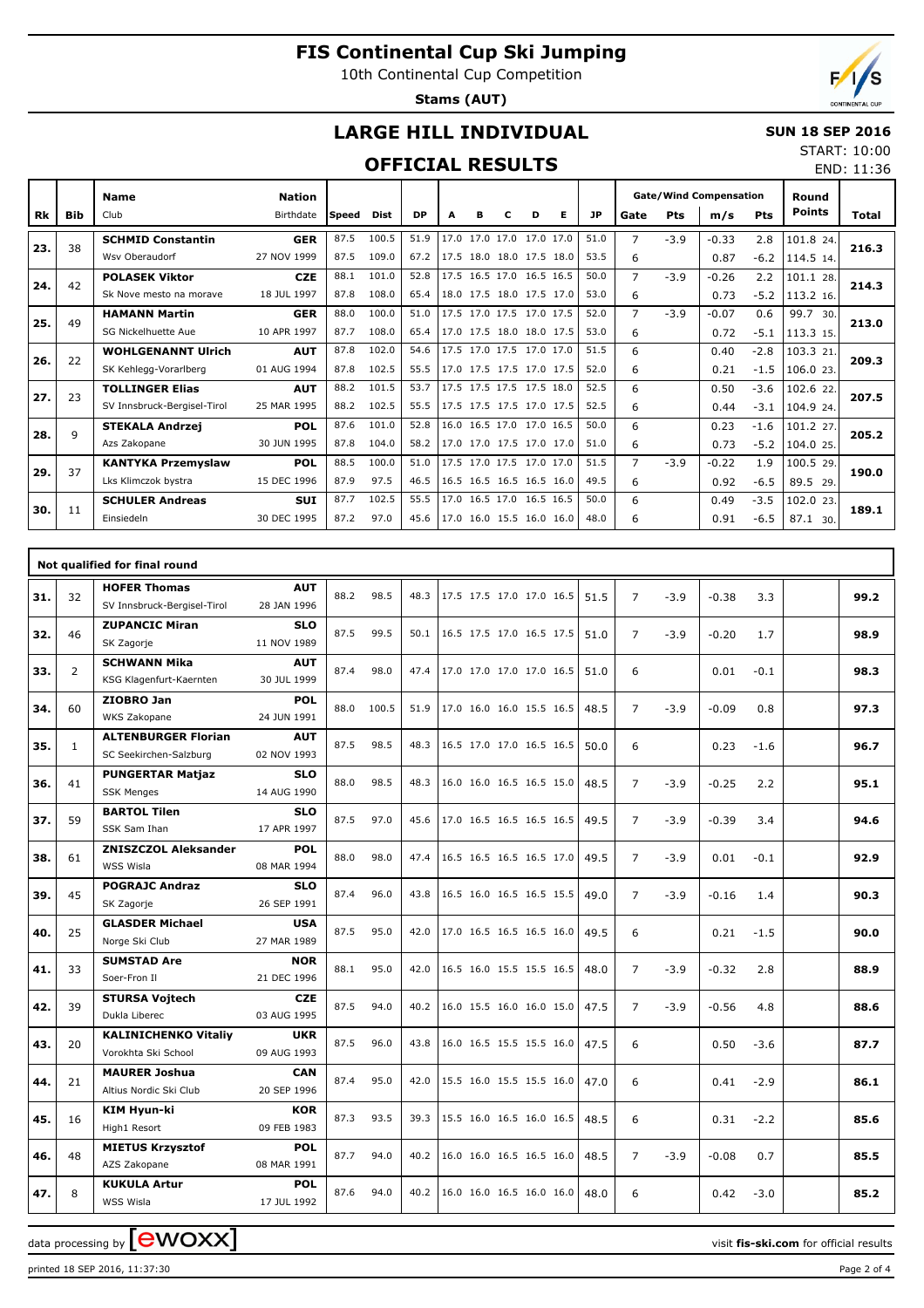10th Continental Cup Competition

**Stams (AUT)**



## **LARGE HILL INDIVIDUAL**

### **SUN 18 SEP 2016**

## **OFFICIAL RESULTS**

START: 10:00 END: 11:36

|           |                | <b>Name</b>                  | <b>Nation</b>             |       |      |           |   |                          |   |   |   |           |                |        | <b>Gate/Wind Compensation</b> |            | Round         |              |
|-----------|----------------|------------------------------|---------------------------|-------|------|-----------|---|--------------------------|---|---|---|-----------|----------------|--------|-------------------------------|------------|---------------|--------------|
| <b>Rk</b> | <b>Bib</b>     | Club                         | Birthdate                 | Speed | Dist | <b>DP</b> | A | R                        | с | D | Е | <b>JP</b> | Gate           | Pts    | m/s                           | <b>Pts</b> | <b>Points</b> | <b>Total</b> |
| 48.       | 5              | <b>EGLOFF Luca</b>           | <b>SUI</b>                | 87.7  | 92.5 | 37.5      |   | 16.0 16.0 16.5 16.0 16.5 |   |   |   | 48.5      | 6              |        | 0.15                          | $-1.1$     |               | 84.9         |
|           |                | Grabserberg                  | 06 JUN 1995               |       |      |           |   |                          |   |   |   |           |                |        |                               |            |               |              |
| 49.       | 18             | <b>SELL Adrian</b>           | <b>GER</b>                | 87.1  | 94.0 | 40.2      |   | 16.0 16.5 16.5 15.5 16.0 |   |   |   | 48.5      | 6              |        | 0.63                          | $-4.5$     |               | 84.2         |
|           |                | Sv Messstetten               | 28 APR 1998               |       |      |           |   |                          |   |   |   |           |                |        |                               |            |               |              |
| 50.       | 52             | <b>KLUSEK Bartlomiej</b>     | <b>POL</b>                | 87.3  | 92.5 | 37.5      |   | 15.5 15.0 15.0 15.5 15.5 |   |   |   | 46.0      | $\overline{7}$ | $-3.9$ | $-0.07$                       | 0.6        |               | 80.2         |
|           |                | LKS Klmczok Bystra           | 15 JAN 1993               |       |      |           |   |                          |   |   |   |           |                |        |                               |            |               |              |
| 51.       | 58             | <b>STEINER Maximilian</b>    | <b>AUT</b>                | 88.0  | 90.0 | 33.0      |   | 16.5 16.0 16.0 16.0 16.5 |   |   |   | 48.5      | $\overline{7}$ | $-3.9$ | $-0.27$                       | 2.3        |               | 79.9         |
|           |                | WSV Bad Ischl-NTS-Oberoester | 04 MAY 1996               |       |      |           |   |                          |   |   |   |           |                |        |                               |            |               |              |
| 52.       | 12             | <b>BRASME Paul</b>           | <b>FRA</b>                | 87.8  | 90.5 | 33.9      |   | 17.0 16.0 16.5 16.0 16.0 |   |   |   | 48.5      | 6              |        | 0.42                          | $-3.0$     |               | 79.4         |
|           |                | <b>U.S VENTRON</b>           | 03 AUG 1997<br><b>KAZ</b> |       |      |           |   |                          |   |   |   |           |                |        |                               |            |               |              |
| 53.       | 14             | <b>SOKOLENKO Konstantin</b>  | 09 NOV 1987               | 87.3  | 88.5 | 30.3      |   | 16.0 16.0 16.0 16.0 16.5 |   |   |   | 48.0      | 6              |        | 0.20                          | $-1.4$     |               | 76.9         |
|           |                | <b>FUCHS Tim</b>             | <b>GER</b>                |       |      |           |   |                          |   |   |   |           |                |        |                               |            |               |              |
| 54.       | 36             | SC Degenfeld                 | 03 AUG 1997               | 87.7  | 88.0 | 29.4      |   | 16.0 14.5 16.0 14.5 15.5 |   |   |   | 46.0      | $\overline{7}$ | $-3.9$ | $-0.54$                       | 4.6        |               | 76.1         |
|           |                | <b>KRAUS Marinus</b>         | <b>GER</b>                |       |      |           |   |                          |   |   |   |           |                |        |                               |            |               |              |
| 55.       | 26             | WSV Oberaudorf               | 13 FEB 1991               | 87.2  | 89.5 | 32.1      |   | 15.0 15.0 14.5 14.0 13.5 |   |   |   | 43.5      | 6              |        | 0.03                          | $-0.2$     |               | 75.4         |
| 56.       | 3              | <b>CHOI Seou</b>             | <b>KOR</b>                | 86.3  | 87.0 | 27.6      |   | 16.5 16.0 16.0 15.0 15.5 |   |   |   | 47.5      | 6              |        | 0.14                          | $-1.0$     |               | 74.1         |
|           |                | High1 Resort                 | 03 DEC 1982               |       |      |           |   |                          |   |   |   |           |                |        |                               |            |               |              |
| 57.       | 15             | <b>CONTAMINE Mathis</b>      | <b>FRA</b>                | 86.8  | 84.5 | 23.1      |   | 16.0 16.0 16.0 16.0 16.0 |   |   |   | 48.0      | 6              |        | 0.18                          | $-1.3$     |               | 69.8         |
|           |                | Courchevel                   | 14 SEP 2001               |       |      |           |   |                          |   |   |   |           |                |        |                               |            |               |              |
| 57.       | 6              | <b>MARUSIAK Yevhen</b>       | <b>UKR</b>                | 87.1  | 86.0 | 25.8      |   | 15.5 15.0 14.5 14.5 15.5 |   |   |   | 45.0      | 6              |        | 0.14                          | $-1.0$     |               | 69.8         |
|           |                | Verkhovyna Ski school        | 16 MAR 2000               |       |      |           |   |                          |   |   |   |           |                |        |                               |            |               |              |
| 59.       | 29             | <b>ZHAPAROV Marat</b>        | <b>KAZ</b>                | 87.6  | 87.0 | 27.6      |   | 14.5 13.5 14.5 14.0 14.0 |   |   |   | 42.5      | 7              | $-3.9$ | $-0.04$                       | 0.3        |               | 66.5         |
|           |                | Ski Club VKO                 | 25 AUG 1985               |       |      |           |   |                          |   |   |   |           |                |        |                               |            |               |              |
| 60.       | $\overline{4}$ | <b>PASICHNYK Stepan</b>      | <b>UKR</b>                | 87.7  | 83.0 | 20.4      |   | 15.0 16.0 15.5 15.0 14.5 |   |   |   | 45.5      | 6              |        | 0.11                          | $-0.8$     |               | 65.1         |
|           |                | Kremenets ski school         | 09 JAN 1998               |       |      |           |   |                          |   |   |   |           |                |        |                               |            |               |              |
| 61.       | 13             | <b>ROCH DUPLAND Thomas</b>   | <b>FRA</b>                | 87.4  | 79.5 | 14.1      |   | 16.0 15.5 16.0 15.5 16.0 |   |   |   | 47.5      | 6              |        | 0.34                          | $-2.4$     |               | 59.2         |
|           |                | Saint Gervais                | 03 FEB 1996               |       |      |           |   |                          |   |   |   |           |                |        |                               |            |               |              |
| 62.       | 10             | <b>MUMINOV Sabirzhan</b>     | <b>KAZ</b>                | 87.5  | 70.5 | $-2.1$    |   | 14.0 12.5 13.5 13.0 13.5 |   |   |   | 40.0      | 6              |        | 0.23                          | $-1.6$     |               | 36.3         |
|           |                |                              | 16 APR 1994               |       |      |           |   |                          |   |   |   |           |                |        |                               |            |               |              |

| <b>Disqualified</b> |                    |           |  |
|---------------------|--------------------|-----------|--|
| <b>Bib</b>          | Name               | Reason    |  |
|                     | ZOGRAFSKI Vladimir | SCE4 Suit |  |

|           | <b>Weather Information</b> |      |                 |        |              |     |  |  |  |  |  |  |  |  |
|-----------|----------------------------|------|-----------------|--------|--------------|-----|--|--|--|--|--|--|--|--|
|           |                            | Air  | <b>Humidity</b> |        | Wind $[m/s]$ |     |  |  |  |  |  |  |  |  |
|           | Weather                    | [°C] | [%]             | Min    | Avg          | Max |  |  |  |  |  |  |  |  |
| 1st round | overcast                   | 12   | 81              | $-0.5$ | 0.0          | 0.6 |  |  |  |  |  |  |  |  |
| 2nd round | overcast                   | 15   | 73              | $-0.1$ | 0.4          | 0.9 |  |  |  |  |  |  |  |  |

| <b>Statistics</b> |      |                 |              |      |              |       |      |              |      |                            |                |                |  |
|-------------------|------|-----------------|--------------|------|--------------|-------|------|--------------|------|----------------------------|----------------|----------------|--|
|                   |      |                 |              |      | Distance [m] |       |      | Speed [km/h] |      | <b>Competitors/Nations</b> |                |                |  |
|                   | Gate | <b>Athletes</b> | <b>Falls</b> | Min  | Avg          | Max   | Min  | Avg          | Max  | <b>Entries</b>             | <b>Started</b> | <b>Results</b> |  |
| 1st round         | 6    | 25              | 0            | 70.5 | 94.0         | 112.5 | 86.3 | 87.3         | 88.2 | 63/15                      | 63/15          | 62/14          |  |
|                   |      | 37              | $\Omega$     | 87.0 | 101.9        | 113.0 | 87.3 | 88.0         | 88.8 |                            |                |                |  |
| 2nd round         | ь    | 30              | 0            | 97.0 | 106.6        | 114.5 | 86.4 | 87.7         | 88.3 | 30/10                      | 30/10          | 30/10          |  |

data processing by **CWOXX**  $\blacksquare$ 

printed 18 SEP 2016, 11:37:30 Page 3 of 4